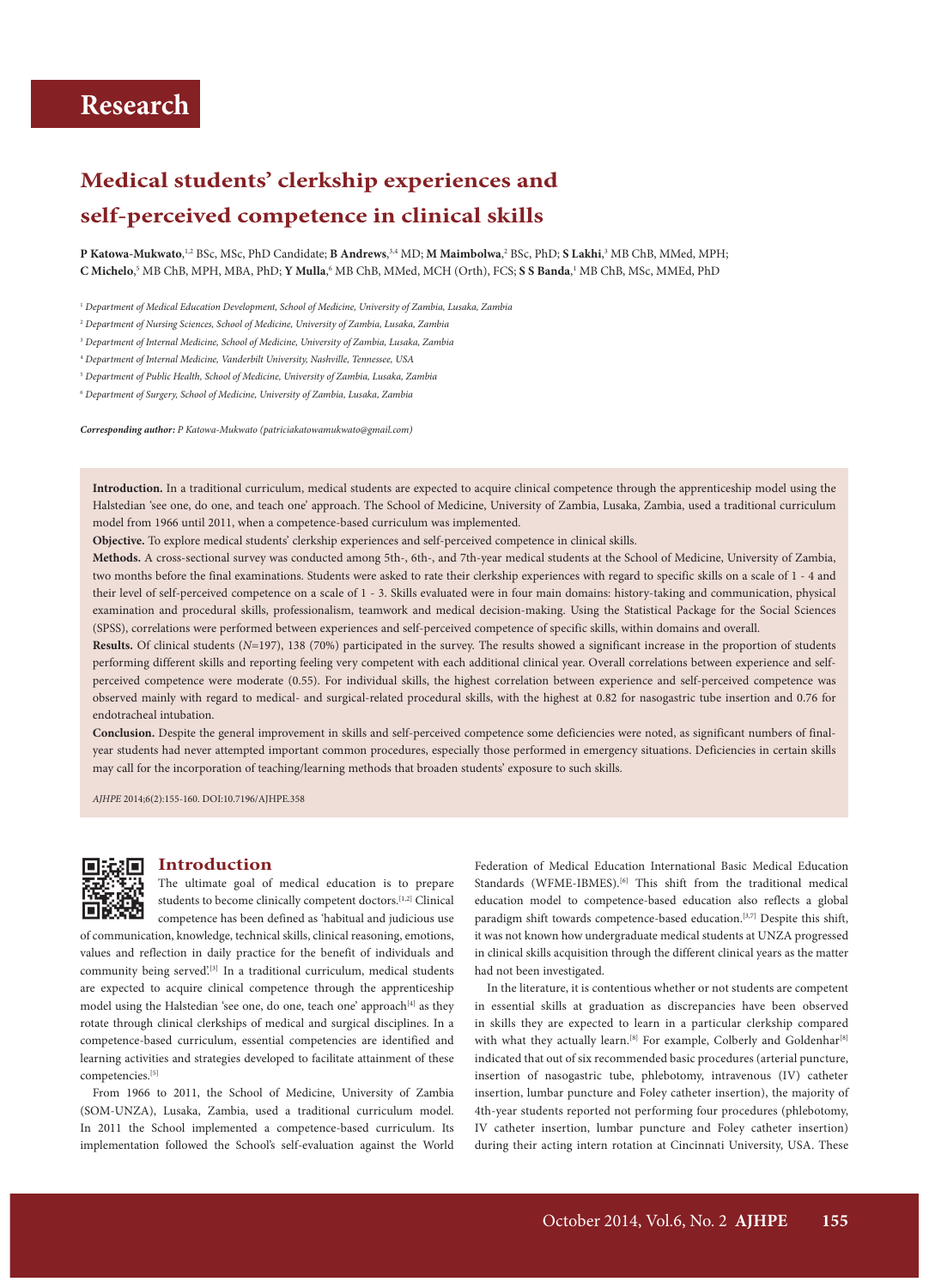# **Research Research Research Research Research Research Research Research Research Research Research Research Research Research Research Research Research Research Research Research R**

discrepancies between what students are expected to learn and what they learn have resulted in a lack of competency in certain clinical skills, with a resultant negative impact on patients, medical students, junior doctors and the medical profession.[7, 9] In this regard, Lai *et al.*[7] have suggested that it is important for medical schools to examine the progress in medical students' clinical competence towards the end of their course as this provides a good indication of their ability as housemen and of the effectiveness of the curriculum. In addition, exploring the relationship between students' exposure to and confidence regarding a range of practical skills might review specific strengths and deficiencies in their acquisition of these skills, and identifying the relationship could help to improve the effectiveness of the curriculum.<sup>[7]</sup> The objective of this survey was to explore students' clerkship experiences and selfperceived competence in clinical skills prior to the implementation of the competence-based curriculum and the introduction of simulation methodology into the curriculum at SOM-UNZA.

#### **Methods**

#### **Population description**

The duration of UNZA's medical programme is seven years, resulting in a Bachelor's degree in Medicine and a Bachelor's degree in General Surgery (MB ChB). The first two years are pre-medical, followed by two years of basic biomedical sciences and three years of clinical medicine. In the 5th year – the first clinical year – students have their first set of clerkships in Internal Medicine, General Surgery, Obstetrics and Gynaecology and Paediatrics and Child Health. In the second clinical year, clerkships are in Psychiatry, Ophthalmology, Community Medicine, Dermatology, Orthopaedics, Ear, Nose and Throat, Maxillofacial Surgery, and Radiology. In the 7th (final) year, students have their final set of clerkships to consolidate their skills in Internal Medicine, General Surgery, Obstetrics and Gynaecology, and Paediatrics and Child Health.

#### **Design and sampling procedures**

The data stem from a medical student-based survey conducted in February 2012. A survey questionnaire was distributed to students two months prior to completion of their 5th, 6th and 7th years (the clinical years of the undergraduate medical education programme at SOM-UNZA). Using a sampling frame that consisted of 5th  $(n=73)$ , 6th  $(n=64)$ , and 7th  $(n=60)$ year medical students, a convenient sample of all consenting clinical medical students completed the survey.

#### **Instrument**

A questionnaire was administered to all eligible and willing clinical medical students. It obtained information on sociodemographic data, students' year of study and completed clinical clerkships. Students were also asked to rate their clerkship experiences with regard to specific clinical and procedural skills on a scale of 1 - 4 as follows: (*i*) never taught and never performed; (*ii*) taught, but never performed; (*iii*) performed once; (*iv*) performed two or more times.

Furthermore, the students were asked to rate their level of (self-perceived) confidence in performing the skills using the Likert Scale, where 1 = not confident, 2 = fairly confident, and 3 = very confident. The skills evaluated were in the following domains: history-taking and communication skills, physical examination, procedural skills in Internal Medicine, General Surgery, Obstetrics and Gynaecology, Paediatrics and Child Health, and Psychiatry. Other areas evaluated included professionalism, teamwork, decision-making, and decision on appropriate drug/other therapies. The major clinical skills and procedures of focus were based on a study conducted in 2004 at the University Teaching Hospital, Lusaka, which identified and listed a number of commonly encountered procedures.<sup>[10]</sup> The top 10 were intravenous cannula insertion, urethral catheterisation, examination of the placenta, nasogastric intubation/lavage, abdominal/ ascetic tap, lumbar puncture, and vaginal examination. Others were ear,

**Table 1. Medical students' clerkship experience (number of times a clinical skill was performed) and self-perceived competence of physical examination skills at the School of Medicine, University of Zambia (2012)**

|                                                            | (A) Percentage reporting performing a skill $\geq 2$ |           |           |             | (B) Percentage reporting feeling very confident |           |           |            |
|------------------------------------------------------------|------------------------------------------------------|-----------|-----------|-------------|-------------------------------------------------|-----------|-----------|------------|
|                                                            | 5th year,                                            | 6th year, | 7th year, |             | 5th year,                                       | 6th year, | 7th year, |            |
| Physical skills examination                                | $n=51$                                               | $n = 34$  | $n = 53$  | $p$ -value  | $n=51$                                          | $n=34$    | $n = 53$  | $p$ -value |
| Cardiovascular examination, and<br>identifying/detecting   |                                                      |           |           |             |                                                 |           |           |            |
| S1, S2                                                     | 51(100)                                              | 32(94.1)  | 53 (100)  | $0.059$ (F) | 36(70.6)                                        | 19(55.9)  | 44(83.0)  | 0.023      |
| S3, S4                                                     | 25(49.0)                                             | 18(52.9)  | 39(73.6)  | 0.026       | 4(7.8)                                          | 4(11.8)   | 15(28.3)  | 0.013      |
| Diastolic murmur                                           | 23(45.1)                                             | 18(52.9)  | 37(69.8)  | 0.035       | 8(15.6)                                         | 2(5.9)    | 14(26.4)  | 0.044      |
| Systolic murmurs                                           | 43(84.3)                                             | 27(79.4)  | 49(92.5)  | 0.200       | 22(43.1)                                        | 10(29.4)  | 38(71.7)  | < 0.001    |
| Pericardial rub                                            | 13(25.5)                                             | 15(44.1)  | 32(60.4)  | 0.002       | 8(15.7)                                         | 7(20.6)   | 20(27.7)  | 0.027      |
| Respiratory examination and performing                     |                                                      |           |           |             |                                                 |           |           |            |
| Tactile fremitus                                           | 48(94.1)                                             | 31(91.2)  | 48(90.6)  | 0.782       | 36(70.6)                                        | 21(61.8)  | 44(83.0)  | 0.080      |
| Auscultation to detect crackles, rhonchi,<br>consolidation | 50(98.0)                                             | 31(91.2)  | 53(100)   | $0.062$ (F) | 34(66.7)                                        | 22(64.7)  | 46(86.8)  | 0.024      |
| General abdominal examination                              | 51 (100)                                             | 33(97.1)  | 53 (100)  | $0.246$ (F) | 47(92.2)                                        | 25(73.5)  | 51(96.2)  | 0.003      |
| Breast examination to detect nodules                       | 40(78.4)                                             | 29(85.3)  | 51(96.2)  | 0.025       | 27(52.3)                                        | 18(52.9)  | 46(86.8)  | < 0.001    |

Unless identified with a letter (F), p-values are based on the  $\chi^2$  test of (A) association between year of training and performing a skill ≥2, and (B) association between year of training and feeling very confident. (F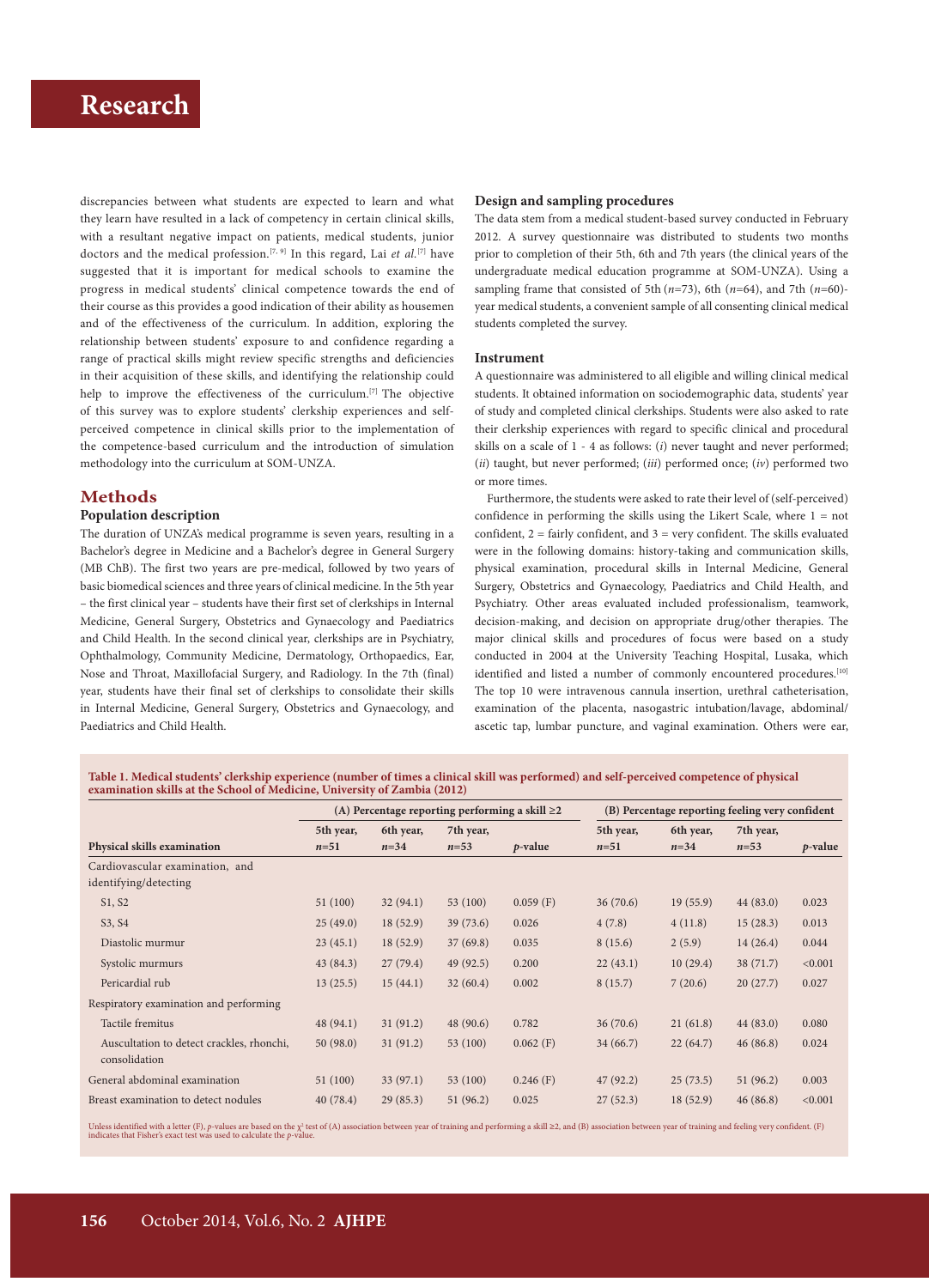#### **Table 2. Medical students' clerkship experience (number of times a procedure was performed) and self-perceived competence of 12 common clinical practical procedures at the School of Medicine, University of Zambia (2012)**

|                              |                     | (A) Percentage reporting performing a skill $\geq 2$ |                       |             |                     | (B) Percentage reporting feeling very confident |                       |             |  |
|------------------------------|---------------------|------------------------------------------------------|-----------------------|-------------|---------------------|-------------------------------------------------|-----------------------|-------------|--|
| Clinical practical procedure | 5th year,<br>$n=51$ | 6th year,<br>$n = 34$                                | 7th year,<br>$n = 53$ | $p$ -value  | 5th year,<br>$n=51$ | 6th year,<br>$n = 34$                           | 7th year,<br>$n = 53$ | $p$ -value  |  |
| Vaginal delivery             | 45(88.2)            | 34 (100)                                             | 53 (100)              | 0.005       | 33 (64.7)           | 25(73.5)                                        | 52(98.1)              | < 0.001     |  |
| Venepuncture and cannulation | 51 (100)            | 32(94.1)                                             | 51(96.2)              | $0.236$ (F) | 47(92.2)            | 24(70.6)                                        | 48 (90.6)             | 0.009       |  |
| Bladder catheterisation      | 23(45.1)            | 18(52.9)                                             | 48(90.6)              | < 0.001     | 21(41.2)            | 12(35.3)                                        | 43(81.1)              | < 0.001     |  |
| Examining the newborn        | 33(64.7)            | 33(97.1)                                             | 48(90.6)              | < 0.001     | 21(41.2)            | 18(52.9)                                        | 32(60.4)              | 0.144       |  |
| Abdominal paracentesis       | 12(23.7)            | 12(35.3)                                             | 40(75.5)              | < 0.001     | 11(21.6)            | 11(32.4)                                        | 34(64.2)              | < 0.001     |  |
| Nasogastric tube insertion   | 6(11.8)             | 1(2.9)                                               | 29(54.7)              | < 0.001     | 3(5.9)              | 1(2.9)                                          | 23(43.4)              | < 0.001     |  |
| Lumbar puncture              | 2(3.9)              | 7(20.6)                                              | 28(52.8)              | < 0.001     | 2(3.9)              | 7(20.6)                                         | 21(39.6)              | < 0.001     |  |
| Suturing                     | 3(5.9)              | 6(17.6)                                              | 24(45.3)              | < 0.001     | 2(3.9)              | 4(11.8)                                         | 15(28.3)              | 0.002       |  |
| <b>CPR</b>                   | 7(13.7)             | 5(14.7)                                              | 18(34.0)              | 0.023       | 2(3.9)              | 5(14.7)                                         | 11(20.8)              | 0.037       |  |
| Endotracheal intubation      | 0(0)                | 2(5.9)                                               | 12(22.6)              | < 0.001     | 1(2.0)              | 3(8.8)                                          | 8(15.1)               | 0.059       |  |
| <b>ACLS</b>                  | 1(2.0)              | 0(0.0)                                               | 7(13.2)               | 0.012       | 0(0)                | 0(0)                                            | 5(9.4)                | $0.027$ (F) |  |
| Use of a defibrillator       | 0(0)                | 0(0)                                                 | 1(1.9)                | 1.0(F)      | 0(0)                | 0(0)                                            | 0(0)                  |             |  |

Unless identified with a letter (F), ρ-values are based on the χ<sup>2</sup>test of (A) association between year of training and performing a procedure ≥2, and (B) association between year of training and feeling very confident wi

nose and throat examination, rectal examination and venous cut-down. It is expected that by the end of the undergraduate training, every student should have attempted these commonly performed procedures.

Prior to the administration of the survey questionnaire, four clinical experts representing the Departments of Internal Medicine, General Surgery, Paediatrics and Child Health, and Obstetrics and Gynaecology reviewed the list of clinical skills. The clinical experts are academic staff of the university and are involved in the clinical teaching of medical students. They identified other practical procedural and clinical skills in addition to those described by Banda.<sup>[10]</sup> Therefore, the final list was based on consensus among the four experts. Validity of the survey questionnaire was determined by the four clinical experts who considered and adjusted both the content and structure as indicated above. To test for internal consistence, a reliability analysis test was performed for all test items using the Statistical Package for the Social Sciences for Windows version 11.0 (SPSS Inc. Chicago, Illinois, USA) (SPSS), and Cronbach's alpha was 0.956.

### **Analysis**

Data were analysed using SPSS. Descriptive statistics and multivariate analysis were done and complex sample design was used to take into consideration the design effect (year of study taken as the primary cluster). Percentages were calculated for clerkship experiences and level of confidence for each skill across different clinical years. For Tables 1 and 2, Likert scales were collapsed to create dichotomous variables as follows: (A) performed a skill more than once versus never or only once; and (B) very confident versus all other responses. Chi-square or Fisher's exact tests were applied to determine significance of associations between: (*i*) clerkship experience (number of times a skill was performed) and year of training (Tables 1A and 2A); and (*ii*) level of confidence and year of training (Tables 1B and 2B). These *p*-values tested for significant differences across the three grade years, but did not compare any two years directly. Unless identified with a letter (F), *p*-values are based on  $\chi^2$ .

For Table 3, 'Never taught, never performed' and 'Taught, never performed' were collapsed into one exposure category – 'Never performed'. Correlation coefficients and Spearman's test were used to correlate level of exposure (3-point Likert scale) versus confidence (3-point Likert scale) for all finalyear students on a selected number of procedural skills (Table 3). The level of significance was set at 0.05 for all items; therefore, all associations for which *p<*0.05 were considered significant.

The overall correlation between experience and confidence using Spearman's Rho was computed for all skills, and within each domain. Furthermore, correlations between experience and level of confidence/ self-perceived competence were computed for selected procedural skills for final-year students. Using previous literature, we determined that selfreported competence will be high if ≥70% of students reported being very competent in that skill, moderate if 50 - 69%, and low if <50%.[11] Similarly, exposure to a skill is high if ≥70% of students reported having practised it two or more times, moderate and low for 50 - 69% and <50%, respectively. Correlations between experience and confidence were assessed using Spearman's Rho correlation coefficient.

#### **Results**

#### **Participation and distribution**

Out of 197 clinical students, 138 participated in the survey, giving a response rate of 70%. The highest response rate was among final-year students, where 53 out of 60 participated, giving a rate of 88%. This high response rate can possibly be attributed to the fact that final-year students are more interested in evaluating their experiences and confidence in clinical skills compared with the more junior students. The lowest response rate was among the 6th-year students; 34 of 64 participated, giving a response rate of 53%. For 5th-year students, 53 out of 73 participated, giving a response rate of 70%.

 Regarding clerkship placement, all 5th-year students had their first set of clerkships in Internal Medicine, General Surgery, Obstetrics and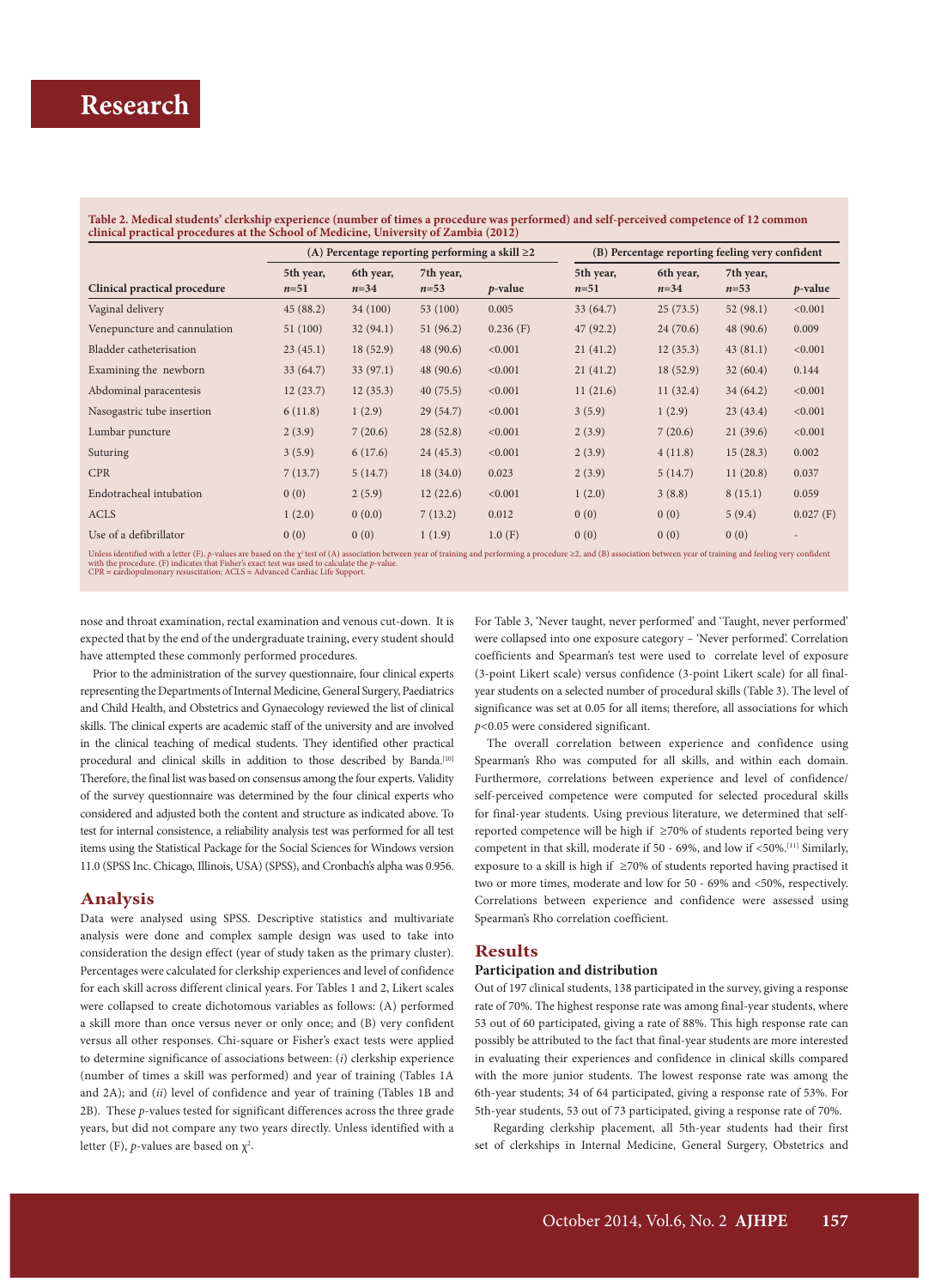# **Research Research Research Research Research Research Research Research Research Research Research Research Research Research Research Research Research Research Research Research R**

**Table 3. Correlation of number of times performing selected procedures and level of confidence among final (7th)-year students at the School of Medicine, University of Zambia** 

| <b>Practical skill</b>                     | Confidence level | Never performed  | Performed once   | Performed $\geq 2$ | <b>Correlation</b> (Rho) | $p$ -value |
|--------------------------------------------|------------------|------------------|------------------|--------------------|--------------------------|------------|
| Nasogastric tube insertion,<br>$n = 51$    | Not confident    | 8(100)           | 2(14.3)          | $\overline{0}$     | 0.818                    | $< 0.001*$ |
|                                            | Fairly confident | $\boldsymbol{0}$ | 11(78.6)         | 7(24.1)            |                          |            |
|                                            | Very confident   | $\boldsymbol{0}$ | 1(7.1)           | 22(75.9)           |                          |            |
| Endotracheal intubation,<br>$n = 49$       | Not confident    | 15(79.0)         | 2(11.1)          | $\boldsymbol{0}$   | 0.757                    | $< 0.001*$ |
|                                            | Fairly confident | 4(21.0)          | 14(77.8)         | 6(50.0)            |                          |            |
|                                            | Very confident   | $\boldsymbol{0}$ | 2(11.1)          | 6(50.0)            |                          |            |
| Suturing,<br>$n = 51$                      | Not confident    | 8(80.0)          | 4(23.5)          | 0(0)               | 0.742                    | $< 0.001*$ |
|                                            | Fairly confident | 2(20.0)          | 12(70.6)         | 10(41.7)           |                          |            |
|                                            | Very confident   | $\boldsymbol{0}$ | 1(5.9)           | 14(58.3)           |                          |            |
| Bladder catheterisation,<br>$n = 52$       | Not confident    | 1(100)           | 1(25.0)          | 1(2.1)             | 0.721                    | $< 0.001*$ |
|                                            | Fairly confident | $\boldsymbol{0}$ | 3(75.0)          | 3(6.4)             |                          |            |
|                                            | Very confident   | $\mathbf{0}$     | $\boldsymbol{0}$ | 43(91.5)           |                          |            |
| Lumbar puncture,<br>$n = 49$               | Not confident    | 2(40.0)          | 5(29.4)          | $\boldsymbol{0}$   | 0.637                    | $< 0.001*$ |
|                                            | Fairly confident | 2(40.0)          | 11(64.7)         | 8(29.6)            |                          |            |
|                                            | Very confident   | 1(20.0)          | 1(5.9)           | 19(70.4)           |                          |            |
| Cardiopulmonary resuscitation,             | Not confident    | 5(45.5)          | 5(22.7)          | $\boldsymbol{0}$   | 0.578                    | $< 0.001*$ |
| $n = 51$                                   | Fairly confident | 6(54.5)          | 15(68.2)         | 9(50.0)            |                          |            |
|                                            | Very confident   | $\boldsymbol{0}$ | 2(9.1)           | 9(50.0)            |                          |            |
| Advanced cardiac life support,<br>$n = 48$ | Not confident    | 23(63.9)         | 1(20.0)          | 1(14.3)            | 0.542                    | $< 0.001*$ |
|                                            | Fairly confident | 13(36.1)         | 4(80.0)          | 1(14.3)            |                          |            |
|                                            | Very confident   | $\boldsymbol{0}$ | $\mathbf{0}$     | 5(71.4)            |                          |            |
| Examining the newborn,<br>$n = 53$         | Not confident    | $\mathbf{0}$     | 1(20.0)          | 1(2.1)             | 0.421                    | $0.002*$   |
|                                            | Fairly confident | $\boldsymbol{0}$ | 4(80.0)          | 15(31.3)           |                          |            |
|                                            | Very confident   | $\mathbf{0}$     | $\mathbf{0}$     | 32(66.7)           |                          |            |
| Abdominal paracentesis,<br>$n = 52$        | Not confident    | 2(66.7)          | $\boldsymbol{0}$ | 1(2.6)             | 0.357                    | $0.009*$   |
|                                            | Fairly confident | $\boldsymbol{0}$ | 6(60.0)          | 9(23.1)            |                          |            |
|                                            | Very confident   | 1(33.3)          | 4(40.0)          | 29(74.4)           |                          |            |
| Use of a defibrillator,<br>$n = 49$        | Not confident    | 39 (84.8)        | 1(50.0)          | 1(100.0)           | 0.113                    | 0.440      |
|                                            | Fairly confident | 7(15.2)          | 1(50.0)          | $\mathbf{0}$       |                          |            |
|                                            | Very confident   | $\mathbf{0}$     | $\boldsymbol{0}$ | $\mathbf{0}$       |                          |            |
| Venepuncture and cannulation,<br>$n = 52$  | Not confident    | $\mathbf{0}$     | $\mathbf{0}$     | $\boldsymbol{0}$   | 0.058                    | 0.684      |
|                                            | Fairly confident | $\mathbf{0}$     | $\boldsymbol{0}$ | 4(8.0)             |                          |            |
|                                            | Very confident   | $\mathbf{0}$     | 2(100)           | 46(92.0)           |                          |            |

Gynaecology and Paediatrics and Child Health as defined by the curriculum. In addition to the first set of clerkships, all final-year students reported having had their third and final clerkships in Internal Medicine and General Surgery and second and final clerkships in Obstetrics and Gynaecology and Paediatrics and Child Health. Students' self-reported experience and confidence with selected physical examination skills are shown in Table 1.

For basic examination skills, such as cardiac auscultation for S1 and S2, respiratory auscultation, and abdominal examination, there were high levels of exposure across all years of training, with 90 - 100% performing the skill at least twice. The proportion of students who had identified S3 and S4, diastolic murmurs, pericardial rub and breast nodules more than twice, increased with each additional year of training. As expected, for all skills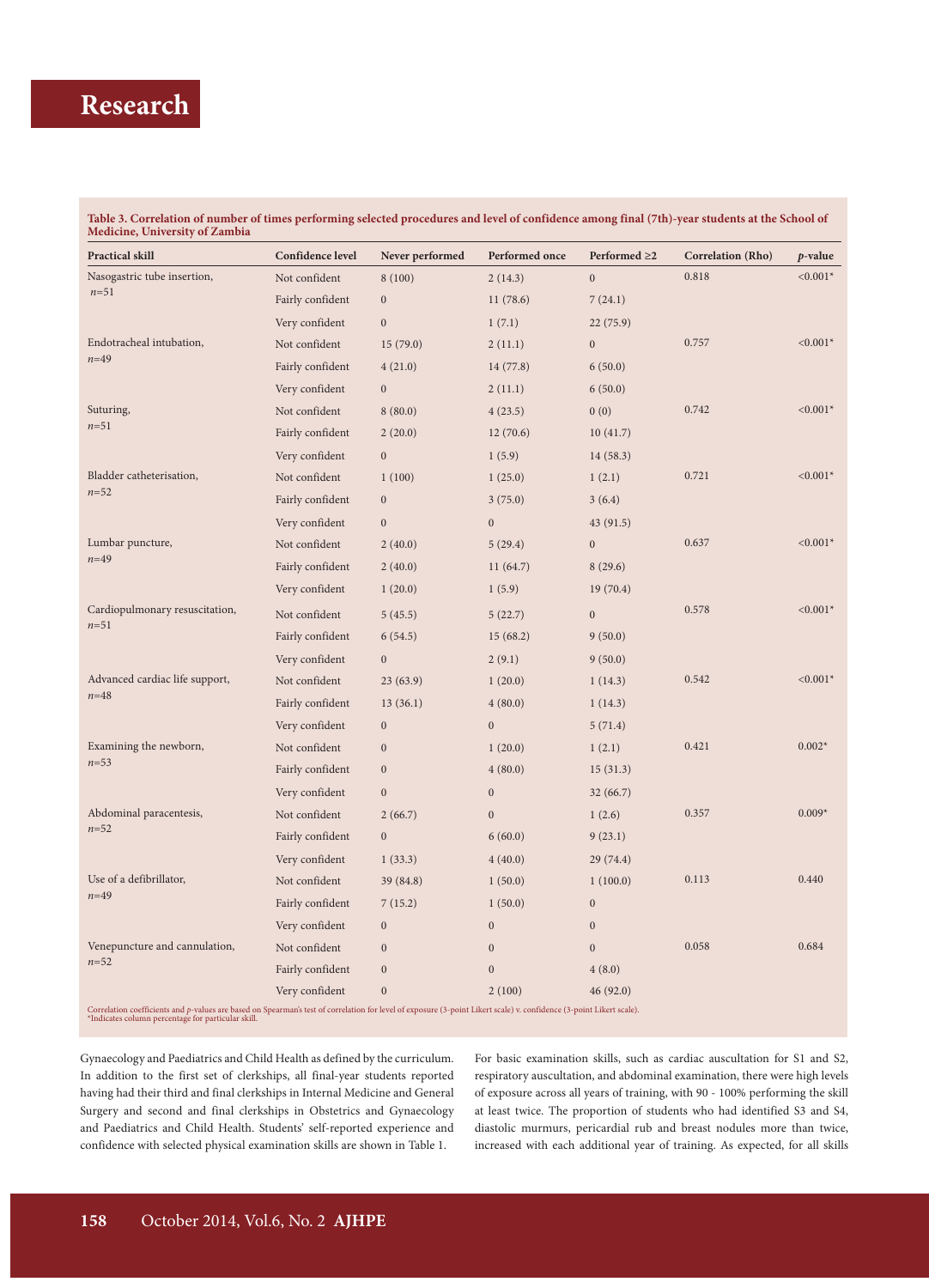### **Research**

the proportion of students feeling very confident with the various skills was highest among 7th-year students.

It is however worth noting that for a number of skills – identifying S1 and S2, systolic murmurs, tactile fremitus, and general abdominal examination – 6th-year students demonstrated less confidence than 5th-year students. More than 80% of 7th-year students nearing graduation reported feeling very confident with auscultation of S1 and S2, tactile fremitus, pulmonary auscultation, abdominal examination, and breast examination to detect nodules. However, <30% reported feeling very confident with auscultation for S3 and S4, diastolic murmurs, or pericardial friction rubs.

Among the 12 listed procedural skills, venepuncture and cannulation had the highest proportion of exposure (>90% performed these at least twice), followed by vaginal delivery, which had been performed by >85% at least twice (Table 2). For most procedural skills, there was an increase in experience with each additional clinical year and a corresponding increase in the proportion reporting feeling very confident. Between the 6th and 7th years, increasing proportions of students had performed the following procedures often: bladder catheterisation (52.9 - 90.6%), abdominal paracentesis (35.3 - 75.5%), nasogastric intubation (2.9 - 54.7%), and suturing (17.6 - 45.3%), with very similar increases in confidence levels. Other skills, such as vaginal delivery, lumbar puncture, and cardiopulmonary resuscitation, showed a gradual progression of experience from 5th to 6th to 7th year.

The highest level of confidence was in conducting vaginal deliveries, where 98.1% of 7th-year students felt very confident. However, less than one-third of final-year students were very confident in five of the 12 listed common procedural skills, the lowest being in the use of a defibrillator (0%), followed by advanced cardiac life support (9.4%), endotracheal intubation (15.1%), cardiopulmonary resuscitation (20.8%), and suturing (28.3%).

Table 3 shows the detailed breakdown of exposure to different procedural skills for final-year students: never taught, taught but never performed, performed once or performed two or more times. In addition, Table 3 shows the correlations between the number of times different procedural skills were performed and the level of self-perceived competence. The lowest correlation was with venepuncture and cannulation (0.058), and the highest with nasogastric tube insertion (0.82).

 For the correlations presented in Table 3, overall correlation between experience and confidence for all skills across the different clinical years was 0.55. Within domains, the correlation ranged from 0.15 for professionalism, teamwork and medical decision-making to 0.53 for medical- and surgical -related procedural skills. Correlations in other domains were as follows: mental state examination – 0.21, history and communication skills – 0.34, physical examination skills – 0.47, and obstetrics and gynaecology-related skills – 0.52. Additional data revealed a general improvement in self-confidence in professionalism, teamwork and medical decision-making with each additional clinical year. However, only 42.3% of final-year students reported to be very confident in making decisions regarding appropriate drugs/other therapies.

A significant proportion of final-year students had never performed a number of common procedural skills, including suturing (20%), cardiopulmonary resuscitation (22%), endotracheal intubation (39%), advanced cardiac life support (75.0%) or using a defibrillator (94%).

#### **Discussion**

There were substantial and significant increases in the levels of confidence and proportion of students performing different skills with each additional clinical year, especially for procedural skills. Among the 12 listed procedural skills, vaginal deliveries, venepuncture and cannulation were most often performed (Table 2). Similarly, a large proportion of students across clinical years felt very confident in conducting vaginal deliveries, venepuncture and cannulation. From this survey, it was clear that by the end of the first year of clinical clerkship (5th year), all those surveyed reported to have inserted an intravenous cannula more than once, which is the first of the top 10 encountered procedures at the University Teaching Hospital. Similarly, all final-year students had performed the procedure at least once.

The proportions reported in this survey for intravenous cannula insertion are higher than those in previous studies; for example, an audit of clinical skills conducted among final-year medical students at the University of Port Harcourt in Nigeria reported that only 4.8% of final-year students had never inserted an intravenous cannula.<sup>[12]</sup> The vast majority of 4th-year students at Cincinnati University, USA, reported not performing intravenous cannula catheter insertion during their acting intern rotation.[8]

While the majority of final-year students had performed skills such as venepuncture, cannulation, bladder catheterisation, normal vaginal deliveries and examination of the newborn more than twice, the survey showed that a good proportion had never performed some common procedural skills: cardiopulmonary resuscitation, advanced cardiac life support, nasogastric tube insertion, endotracheal intubation and suturing. This may be a curriculum implementation gap that needs to be addressed. Of further concern, a large proportion of final-year students had never used a defibrillator. These findings should prompt educators of undergraduate medical students to find ways of, firstly, establishing a functioning skills monitoring system and, secondly, finding ways of addressing the gaps while training continues. Other studies have reported a number of finalyear medical students or newly graduated doctors not attempting common procedural skills such as basic life support, nasogastric tube insertion, simple wound suturing, lumbar puncture, endotracheal intubation and thoracentesis.[8,12]

The majority of skills that students never attempted are performed in emergency situations in which trial-and-error by students is not acceptable owing to its negative implications on patient outcomes. To improve the skills experience of undergraduate medical students, Goldacre et al.<sup>[13]</sup> suggested the use of log books and skills laboratories. Skills laboratories allow students to learn clinical skills in a safe, standardised and controlled environment, encouraging trial-and-error with the ability to rewind, rehearse and practise without negative patient outcomes, thus expanding on students' hands-on experiences.[14,15] A recommendation would be to incorporate simulation methodology as an integral part of clinical years' medical education to allow students to practise such skills on simulators. Training in skills laboratories enables students to attain a specified level of confidence prior to practising on actual patients.<sup>[14,15]</sup>

Correlation between experience and confidence in procedural skills among final-year students was high in nasogastric tube insertion, followed by endotracheal intubation, suturing and bladder catheterisation (Table 3). However, overall correlation for all skills across clinical years was moderate. Within domains, there were also moderate correlations for medical- and surgicalrelated procedural skills, and obstetrics and gynaecology-related skills. On the other hand, low correlations were observed for history and communication skills, and physical examination. These findings suggest that increasing the students' experiences may not necessarily result in a corresponding increase in self-confidence – similar to an observation by Lai *et al.*[7]